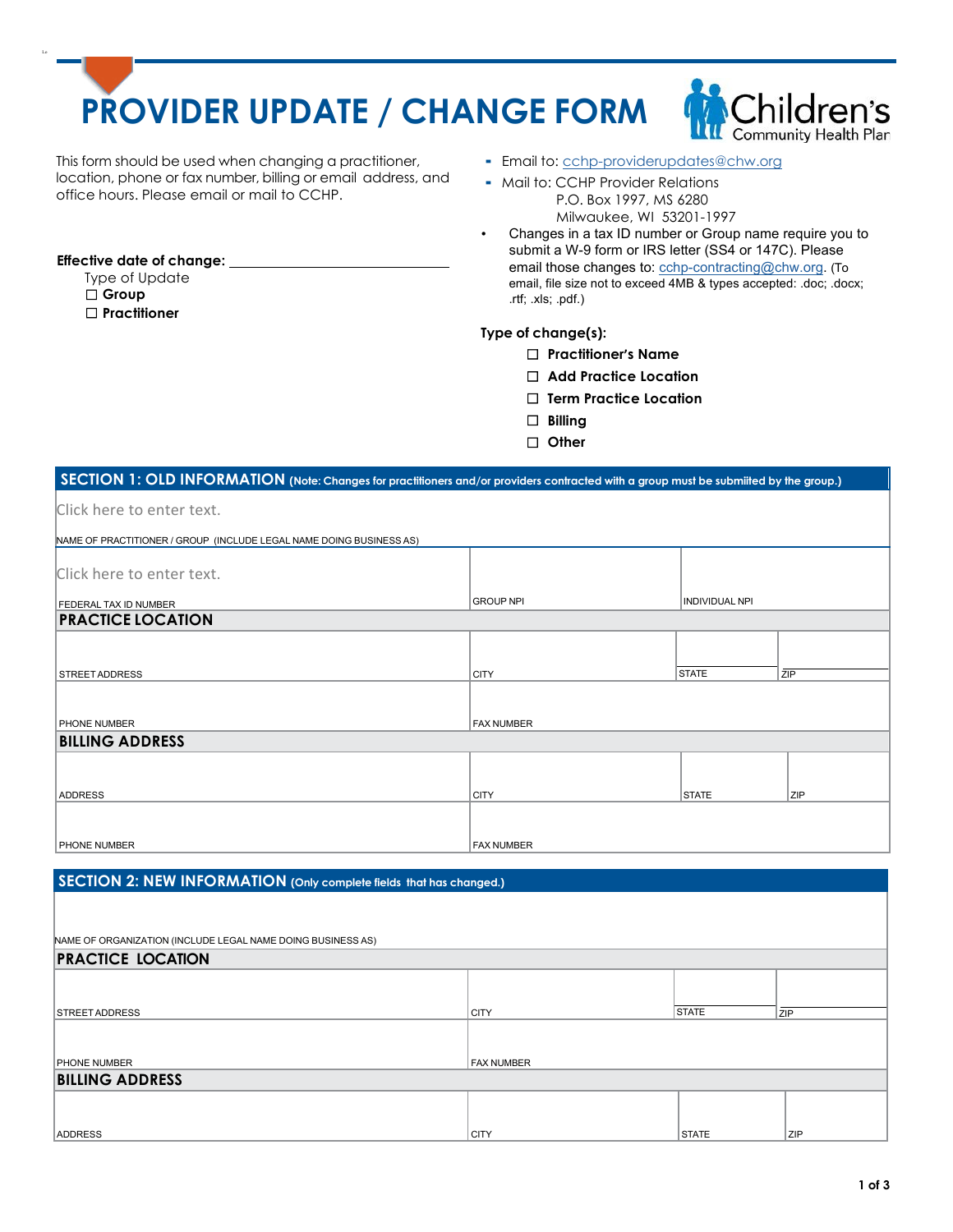### **SECTION 3: HOURS OF OPERATION (EXAMPLE: 8 a.m.)**

(List all days & hours your practice is open, i.e., M 8 am-5 pm; Tu 10 am- 5 pm; W 9am - 5 pm)

| <b>SECTION 4: PERSON COMPLETING FORM</b> |                      |              |     |  |
|------------------------------------------|----------------------|--------------|-----|--|
|                                          |                      |              |     |  |
| NAME OF ORGANIZATION YOU REPRESENT       | TITLE                |              |     |  |
|                                          |                      |              |     |  |
| <b>STREET ADDRESS</b>                    | <b>CITY</b>          | <b>STATE</b> | ZIP |  |
|                                          |                      |              |     |  |
| <b>PHONE NUMBER</b>                      | <b>EMAIL ADDRESS</b> |              |     |  |

## **SECTION 5: ROSTER OF PRACTITIONERS / PROVIDERS PRACTICING WITH GROUP (ATTACH SEPARATE ROSTER SHEET)**

COMMENTS: